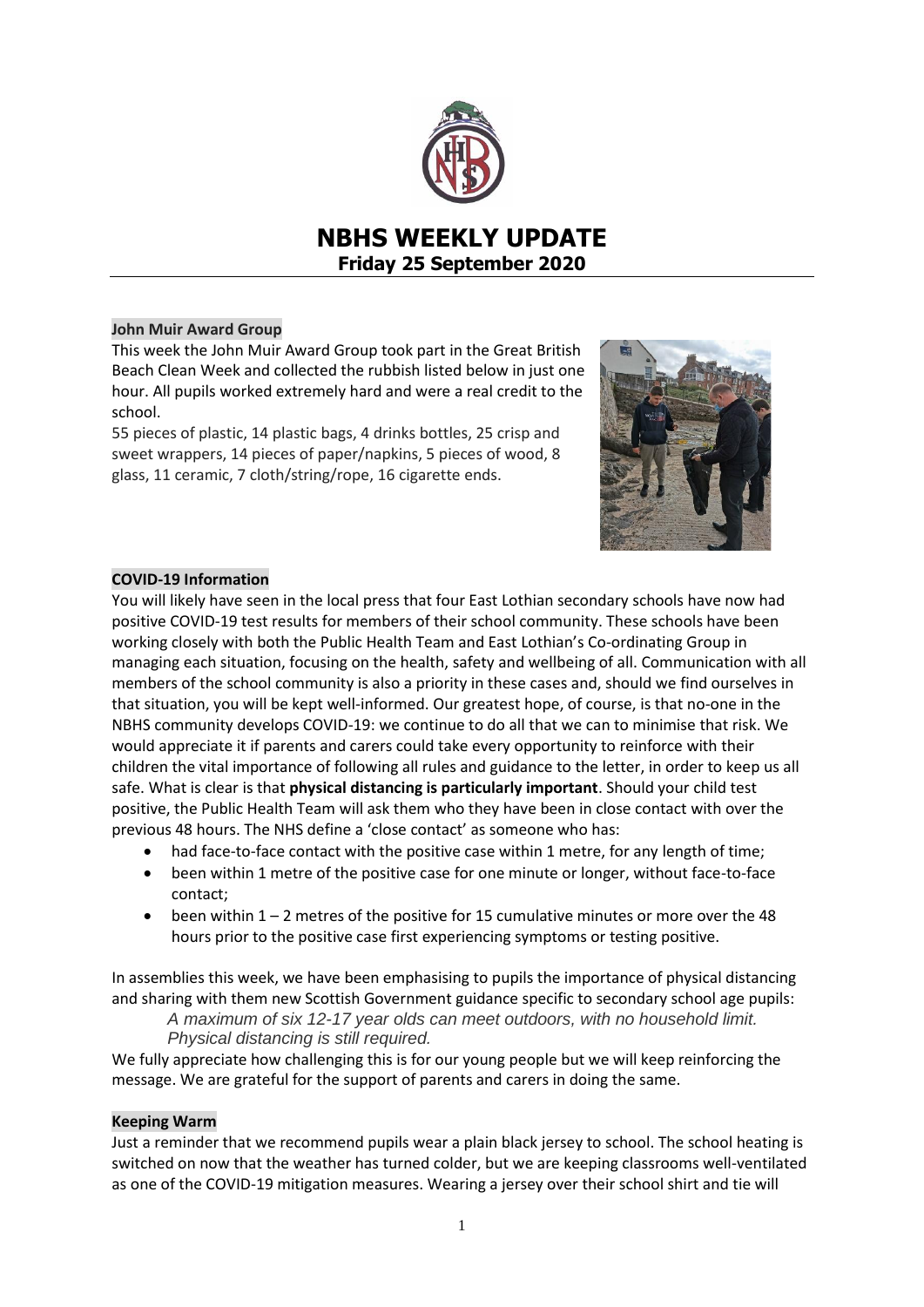keep pupils warm. Outdoor coats and hooded sweatshirts should not be worn in the classroom and would only be allowed if there was a short-term problem with the temperature in a room.

On a related note, could we please ask parents and carers once again to ensure that our young people are wearing correct dress code, in particular school shirt and tie and plain black footwear. Thank you for your support with this important aspect of school ethos.

### **Support for Digital Learning**

The Scottish Government recently announced funding of £30 million to local authorities, enabling them to provide digital devices and/or the internet to school pupils who may require support to access digital learning from home. We have used the Scottish Government guidance to identify young people at North Berwick High School who fit the criteria to be offered a device. We will shortly be writing home to parents/carers of those young people whom we have identified and devices will be available to hand out to pupils in October and at the end of November. These devices will be Chromebooks, as these support the Google platform used by East Lothian Council (ELC) schools. Pupils will be able to use these devices to access both in-school and home learning. Pupils may be asked to hand back their Chromebook periodically for software updates, and to ensure that they are working effectively.

The device is assigned to the pupil, provided for learning purposes, but it remains the property of ELC and when the young person leaves school they will be asked to return the Chromebook to North Berwick High School. During the period of loan, pupils will be expected to look after their device and to use it according to East Lothian's ICT User Guidelines.

#### **Tutor Time Programme**

After consultation with pupils and staff, and exploration of effective tutor time programmes in other schools, we are now launching our programme from Monday morning. The video below explains the programme. Please ensure that pupils are arriving at school in good time every morning, as activities will start at 8.30 am sharp.

<https://www.youtube.com/watch?v=lQQTda2zSBM>

#### **National 5 Business Management Textbook (Leckie & Leckie) – URGENT RECALL by Publisher**

If your child still has their National 5 Business Management textbook at home, please can you ensure that they return it to school as soon as possible. These books have been recalled by our supplier because of an issue with a reference contained in the text and we must return them. Thank you for your cooperation in this matter.

## **Parental Involvement**

Over the last two weeks, we have had two AGMs: the Parent Council and the Parent Teacher Association. All of us at NBHS are hugely grateful for the work of both the PC and the PTA, with parents and carers willingly giving up their time to support the work of the school and the education of our young people. Our particular thanks go to the Chairs: Niall Bradley of the PC and Julie Cetingoz of the PTA. They do a power of work for the school. If you were unable to attend the AGMs but you would like to find out more about either group, just email school on the Communications email address and we will forward it to the relevant person. We look forward to working with more of our parents on these groups soon!

# **IMPORTANT UPDATE ON SCHOOL COMMUNICATIONS - New Attendance Mailbox**

We have now set up a new email address for all attendance matters. This should make it easier for parents and carers as there is no longer any need to phone the school – just send us an email to the Attendance address with the detail of absence, appointments etc. We recommend that you add this email address to your contacts so that it is quick and easy for you to access.

[attendance@northberwickhigh.elcschool.org.uk](mailto:attendance@northberwickhigh.elcschool.org.uk)